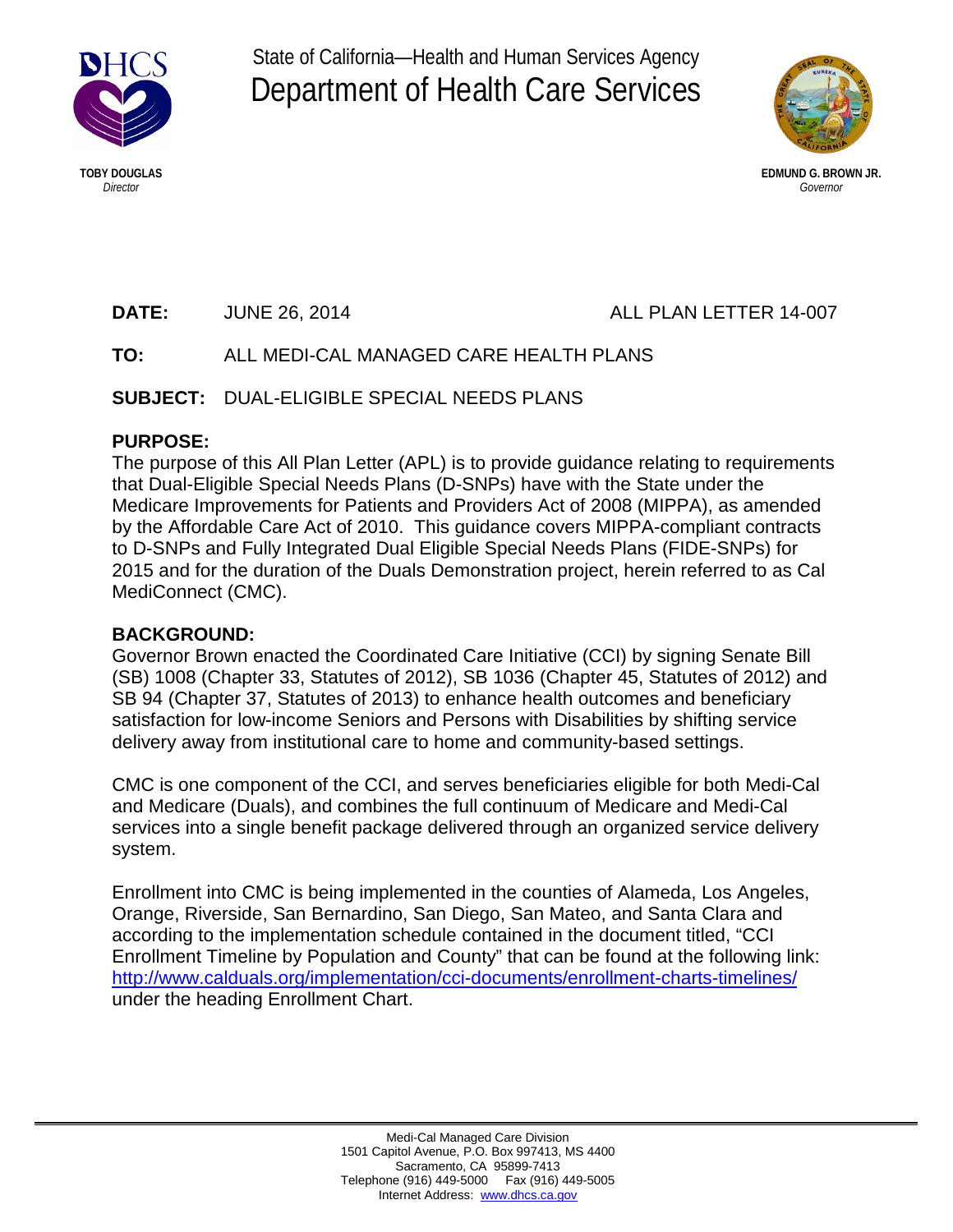### Calendar Year 2014 D-SNP Policy

Previously in Calendar Year (CY) 2014, D-SNPs were authorized to meet MIPPA contracting requirements by entering into MIPPA-compliant contracts with either a Medi-Cal managed care health plan (MCP) or with the Department of Health Care Services (DHCS). In addition, D-SNP and Medicare Advantage (MA) plan enrollees were exempt from passive enrollment into CMC. Guidance regarding this 2014 policy can be found in APL 13-008, which is available at the following link: [http://www.dhcs.ca.gov/formsandpubs/Documents/MMCDAPLsandPolicyLetters/APL20](http://www.dhcs.ca.gov/formsandpubs/Documents/MMCDAPLsandPolicyLetters/APL2013/APL13-008.v2.pdf) [13/APL13-008.v2.pdf.](http://www.dhcs.ca.gov/formsandpubs/Documents/MMCDAPLsandPolicyLetters/APL2013/APL13-008.v2.pdf)

### **D-SNP CONTRACTING AND ENROLLMENT REQUIREMENTS FOR CY 2015 AND THE DURATION OF CMC:**

### Non-CCI Counties

D-SNPs operating in non-CCI counties will be permitted to enter into MIPPA-compliant contracts with either an MCP operating in the county or DHCS. D-SNPs operating in non-CCI counties may continue to enroll all beneficiaries eligible for enrollment in their D-SNP plan type for CY 2015 and the duration of CMC.

#### CCI Counties

- If a D-SNP is not also a CMC plan (non-CMC D-SNP):
	- o DHCS will annually offer MIPPA-compliant contracts to those D-SNPs that were approved for the D-SNP's service area(s) as of January 1, 2013, for CY 2015 and the duration of CMC. Non-CMC D-SNPs may enter into MIPPAcompliant contracts with either DHCS or an MCP operating in the county. The following will apply:
		- Duals who are eligible for CMC and are enrolled in a non-CMC D-SNP as of December 31, 2014, will be exempt from passive enrollment into CMC for CY 2015 and for the duration of CMC. These beneficiaries may voluntarily choose to disenroll from a non-CMC D-SNP and enroll in a CMC plan at any time;
		- Non-CMC D-SNPs may continue to serve Duals eligible for CMC as long as these Duals are enrolled in the non-CMC D-SNP as of December 31, 2014. This includes Duals who were enrolled in the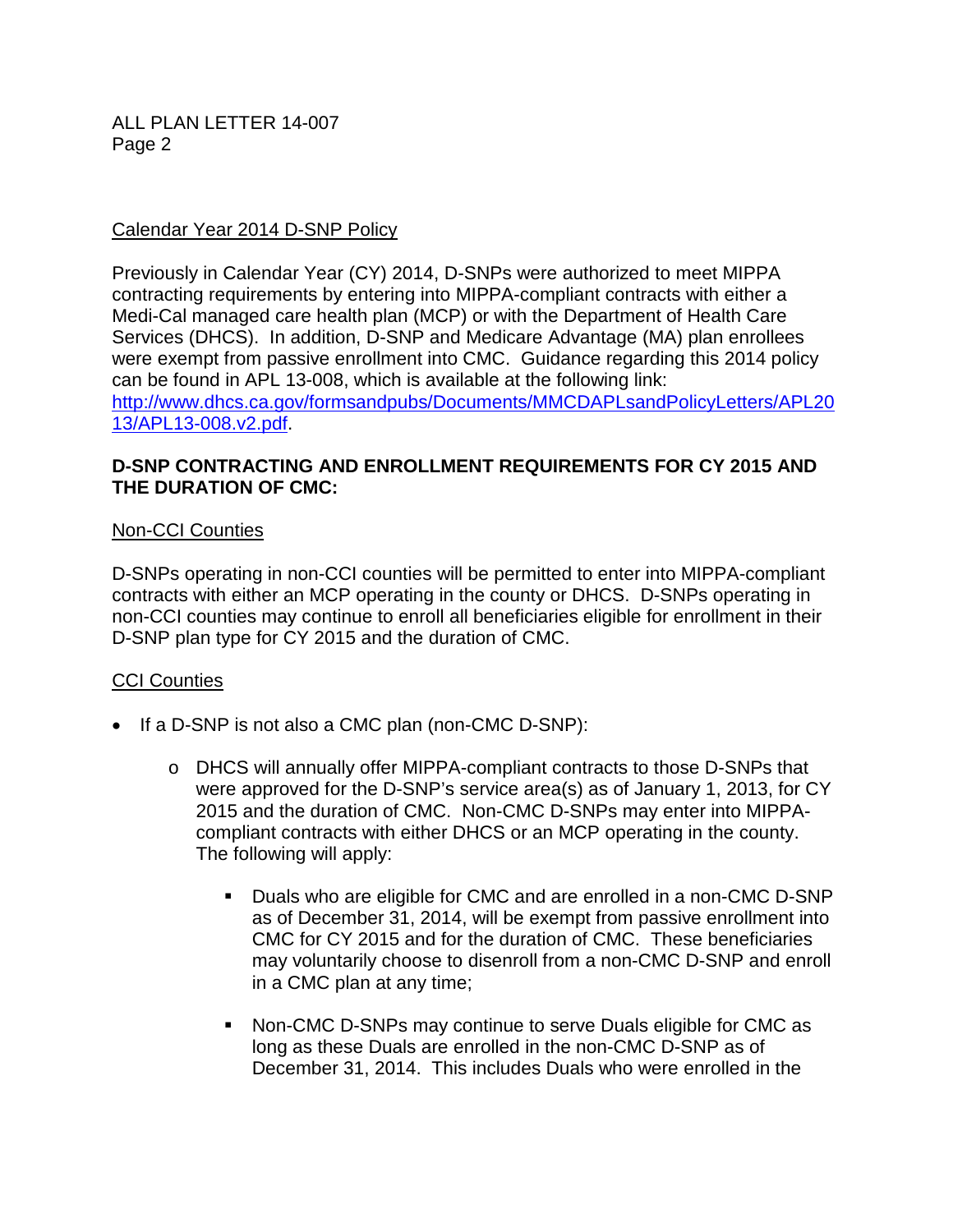non-CMC D-SNP as of December 31, 2014, who choose to enroll in CMC, and subsequently opt-out of CMC; and

- Non-CMC D-SNPs may continue to serve any existing and new beneficiaries who are not eligible for CMC (Excluded Beneficiaries).
	- Excluded Beneficiaries include the following:
		- o Individuals under the age of 21;
		- o Individuals with other private or public health insurance;
		- o Individuals receiving services through the State's regional centers or developmental centers or intermediate care facilities for the developmentally disabled;
		- o Individuals with a share of cost that do not meet the requirements outlined above;
		- o Individuals residing in one of the Veterans' Homes of California; and
		- o Individuals residing in an excluded zip code per the Memorandum of Understanding between the State and the Centers for Medicare and Medicaid Services (CMS);
- If a D-SNP is also a CMC plan:
	- o DHCS will crosswalk all Duals who are eligible for CMC into the corresponding CMC plan. These Duals will not be permitted to re-enroll in the CMC D-SNP; and
	- o DHCS will offer MIPAA-compliant contracts to CMC D-SNPs for CY 2015 and the duration of CMC to serve any existing or new beneficiaries who are not eligible for CMC (Excluded Beneficiaries) only.
- If a D-SNP is operated by an Alternative Health Care Service Plan (AHCSP) that meets the definition of a prepaid health plan that is a non-profit health care service plan with at least 3.5 million enrollees statewide, that owns or operates its own pharmacies and that provides medical services to enrollees in specific geographic regions through an exclusive contract with a single medical group in each specific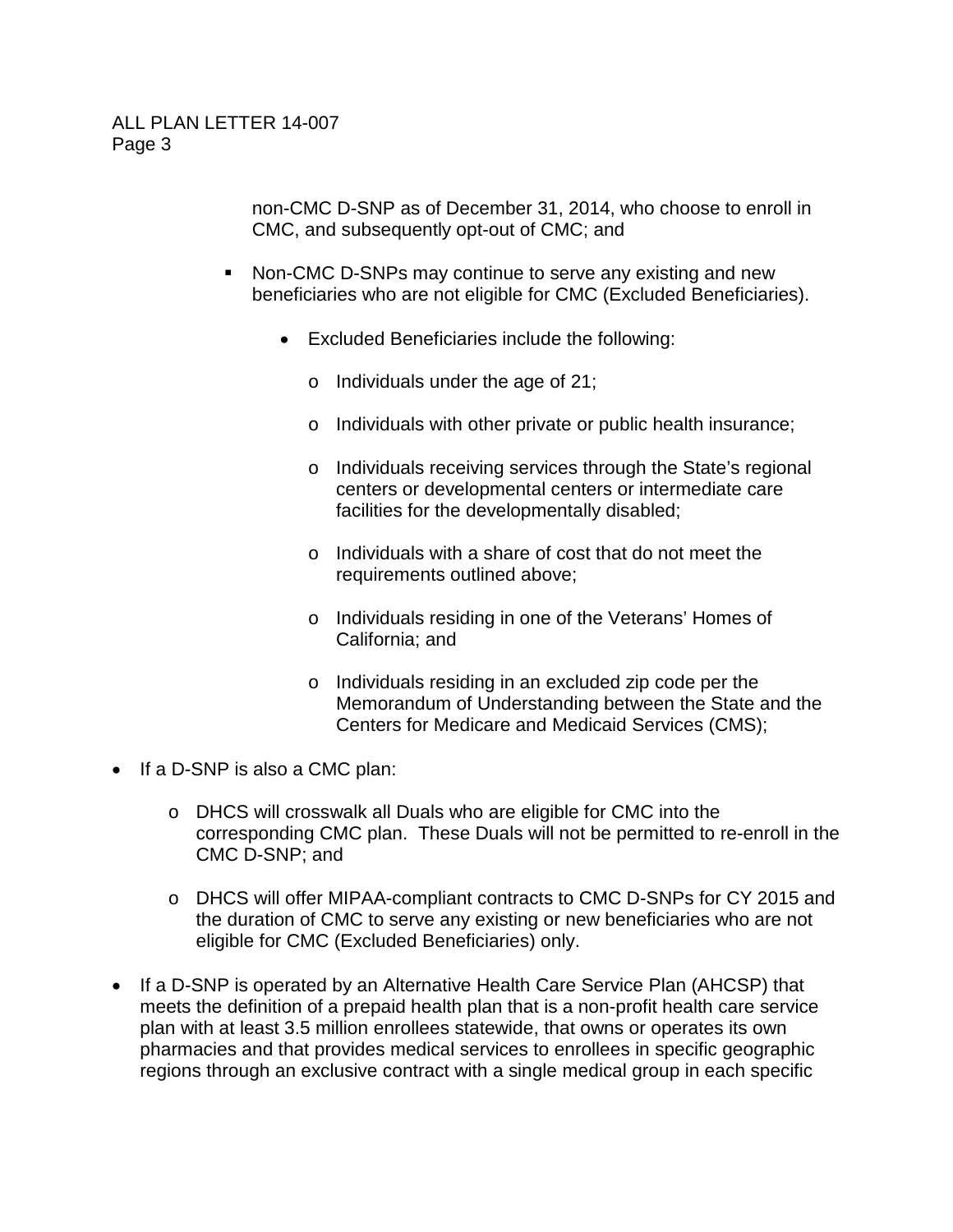geographic region in which it operates to provide services to enrollees, then the following will apply:

- $\circ$  In Non-CCI counties, the same policy as described above will apply; and
- o In CCI counties, the following will apply:
	- **IF Individuals enrolled in the AHCSP who become Medicare eligible while** enrolled in the AHCSP will be eligible to choose the AHCSP's D-SNP;
	- AHCSP D-SNPs, same as non-CMC D-SNPs, may continue to serve Duals who are eligible for CMC and who are enrolled in the AHCSP's D-SNP as of December 31, 2014. These Duals will be exempt from passive enrollment into CMC. This includes Duals who were enrolled in the AHCSP's D-SNP as of December 31, 2014, who choose to enroll in CMC, and subsequently opt-out of CMC;
	- Upon mutual agreement between the CMC plan operated by a health authority or commission contracting with DHCS and the AHCSP, the AHCSP shall take full financial and programmatic responsibility for Long-Term Supports and Services of the D-SNP enrollee, including but not limited to:
		- In-Home Supportive Services;
		- Long-Term Skilled Nursing Care;
		- Community-Based Adult Services;
		- Multipurpose Senior Services Program; and
		- Other Medi-Cal benefits offered in CMC.
	- DHCS shall prior to assigning a beneficiary to an MCP pursuant to Welfare and Institutions Code Section 14182.16, determine whether the beneficiary is already a member of the AHCSP. If so, DHCS shall assign the beneficiary to the MCP operated by the health authority or commission contracting with DHCS and subcontracting with the AHCSP.
- For Fully Integrated Dual Eligible Special Needs Plans (FIDE-SNPs) operating in CCI counties, the following will apply: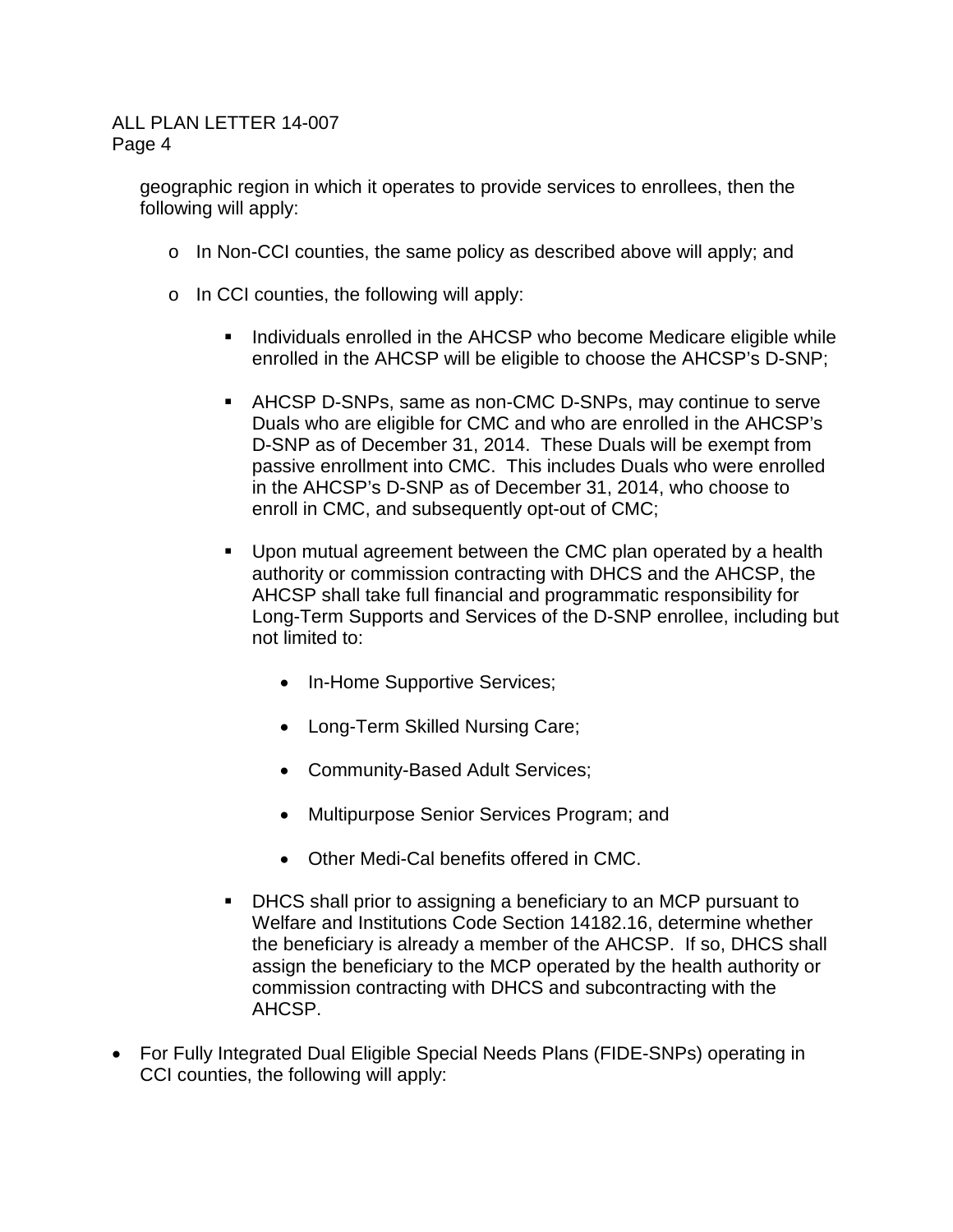- o Beneficiaries enrolled in a FIDE-SNP shall be exempt from passive enrollment into CMC. These beneficiaries may voluntarily choose to disenroll from the FIDE-SNP and enroll in the CMC plan at any time; and
- o After December 31, 2014, enrollment in:
	- Los Angeles County shall not exceed 6,000 additional beneficiaries at any point during the term of CMC; and
	- The combined enrollments in Riverside and San Bernardino Counties shall not exceed 1,500 additional beneficiaries at any point during the term of CMC.

## Additional Information

- Duals who opt-out of CMC may not select a CMC or non-CMC D-SNP but may select either another MA plan that is not a D-SNP or Medicare fee-for-service (FFS).
- DHCS will not passively enroll Duals who are enrolled in MA plans that are not D-SNPs into CMC.
- Some D-SNPs operate in both CCI and non-CCI counties. These D-SNPs may enter into a MIPPA-compliant contract with DHCS or an MCP. The contract will satisfy both the non-CCI county and CCI county requirements listed above. The contract will also contain additional provisions stating:
	- o If a Dual is enrolled in a D-SNP in a non-CCI county, regardless of enrollment date, and then moves at any time during the duration of CMC to a CCI county where that D-SNP operates as a non-CMC D-SNP, he/she may remain enrolled in that D-SNP.
	- o If a Dual is enrolled in a non-CMC D-SNP in a CCI county and moves to another CCI county where the D-SNP is a CMC plan, the Dual will be passively enrolled into CMC.
	- o If a Dual is enrolled in a D-SNP in a non-CCI county and moves to a CCI county where that D-SNP is a CMC plan, the Dual will be passively enrolled into CMC.
	- o If a Dual is enrolled in CMC and moves to another CCI county where that CMC plan only operates a non-CMC D-SNP, the Dual will be passively enrolled into a CMC plan operating in that CCI county.